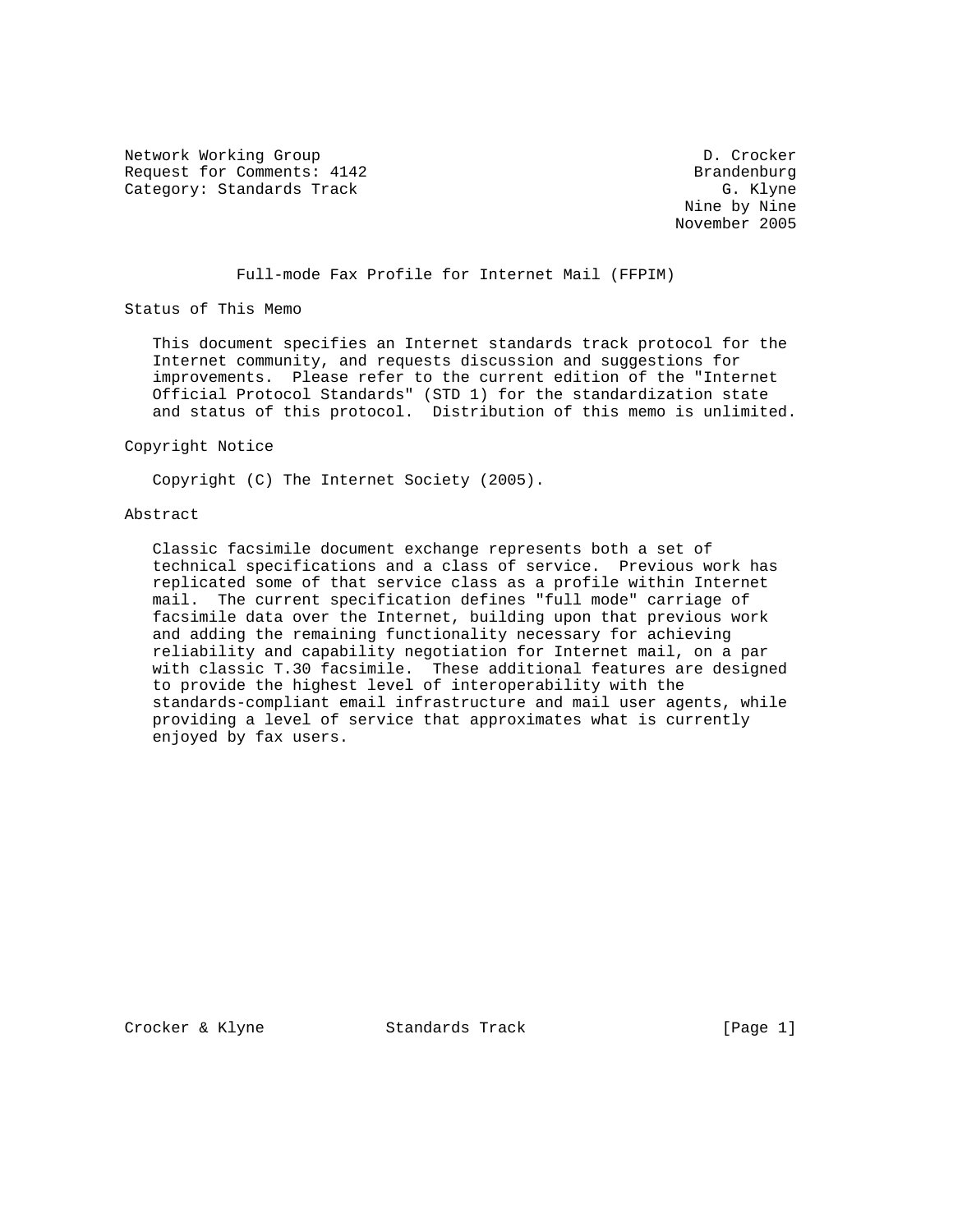Table of Contents

|  | 2.1. UA-based Content Negotiation. 3                               |  |
|--|--------------------------------------------------------------------|--|
|  | 2.2. ESMTP-based Content Negotiation 3                             |  |
|  | 2.3. Interactions between UA and ESMTP Negotiation Mechanisms. . 4 |  |
|  |                                                                    |  |
|  |                                                                    |  |
|  |                                                                    |  |
|  |                                                                    |  |
|  |                                                                    |  |
|  |                                                                    |  |
|  |                                                                    |  |
|  |                                                                    |  |

# 1. Introduction

 This specification defines "full mode" carriage of facsimile data over the Internet, building upon previous work in A Simple Mode of Facsimile Using Internet Mail [RFC3965] and Extended Facsimile Using Internet Mail [RFC2532]. This specification also adds the remaining functionality necessary to achieve reliable and capable negotiation for Internet mail, on par with classic [T30] facsimile. These additional features are designed to provide the highest level of interoperability with the standards-compliant email infrastructure and mail user agents, while providing a level of service that closely approximates the level of service currently enjoyed by fax users.

 Basic terminology is discussed in [RFC2542]. Implementations that conform to this specification MUST also conform to [RFC3965] and [RFC2532].

 The new features are designed to be interoperable with the existing base of mail transfer agents (MTAs) and mail user agents (MUAs), and to take advantage of existing standards for optional functionality (e.g., positive delivery confirmation and disposition notification). Enhancements described in this document utilize the existing Internet email messaging infrastructure, where possible, instead of creating fax-specific features that are unlikely to be implemented in non-fax messaging software.

 The key words "MUST", "MUST NOT", "REQUIRED", "SHALL", "SHALL NOT", "SHOULD", SHOULD NOT", "RECOMMENDED", "MAY", and "OPTIONAL" in this document are to be interpreted as described in [RFC2119].

Crocker & Klyne Standards Track [Page 2]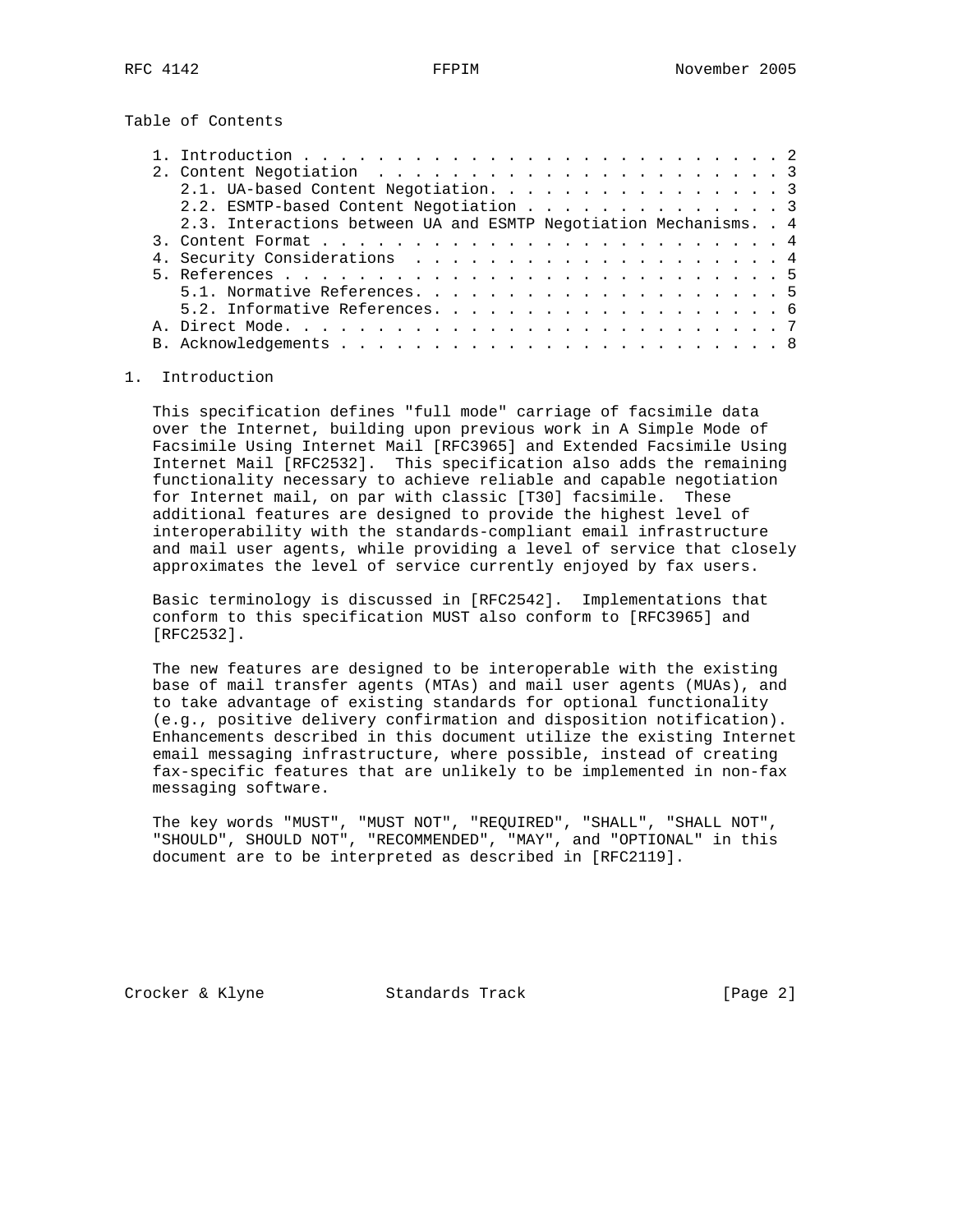### 2. Content Negotiation

 Classic facsimile service is interactive, such that a sending station can discover the capabilities of the receiving station, prior to sending a facsimile of a document. This permits the sender to transmit the best quality of facsimile supported by both the sending station and the receiving station. Internet mail is store-and-forward, with potentially long latency, such that before-the-fact negotiation is problematic.

 Use of a negotiation mechanism permits senders to transfer a richer document form than is permitted when using the safer-but-universal default form. Without this mechanism, the sender of a document cannot be certain that the receiving station will be able to support the form.

 The capabilities that can be negotiated by an FFPIM participant are specified in [RFC2534] and [RFC2879]. Implementations that are conformant to FFPIM MUST support content negotiation as described there.

# 2.1. UA-based Content Negotiation

 One method for exchanging the capabilities information uses a post-hoc technique, which permits an originator to send the best version known to be supported by the recipient, and to also send a better suited version if the recipient requests it. This mechanism is specified in [RFC3297]. FFPIM implementations MUST support this mechanism.

#### 2.2. ESMTP-based Content Negotiation

 Another method uses an ESMTP option specified in [RFC4141]. It requires support for content negotiation along the entire path the email travels. Using this mechanism, receiving ESMTP servers are able to report capabilities of the addresses (mailboxes) they support, and sending email clients are able to signal both permission and constraints on conversions.

FFPIM participants MAY support this mechanism.

 NOTE: This specification provides for content conversion by unspecified intermediaries. Use of this mechanism carries significant risk. Although intermediaries always have the ability to perform damaging transformations, use of this specification could result in more exploitation of that potential and, therefore, more misbehavior. Use of intermediaries is discussed in [RFC3238].

Crocker & Klyne Standards Track [Page 3]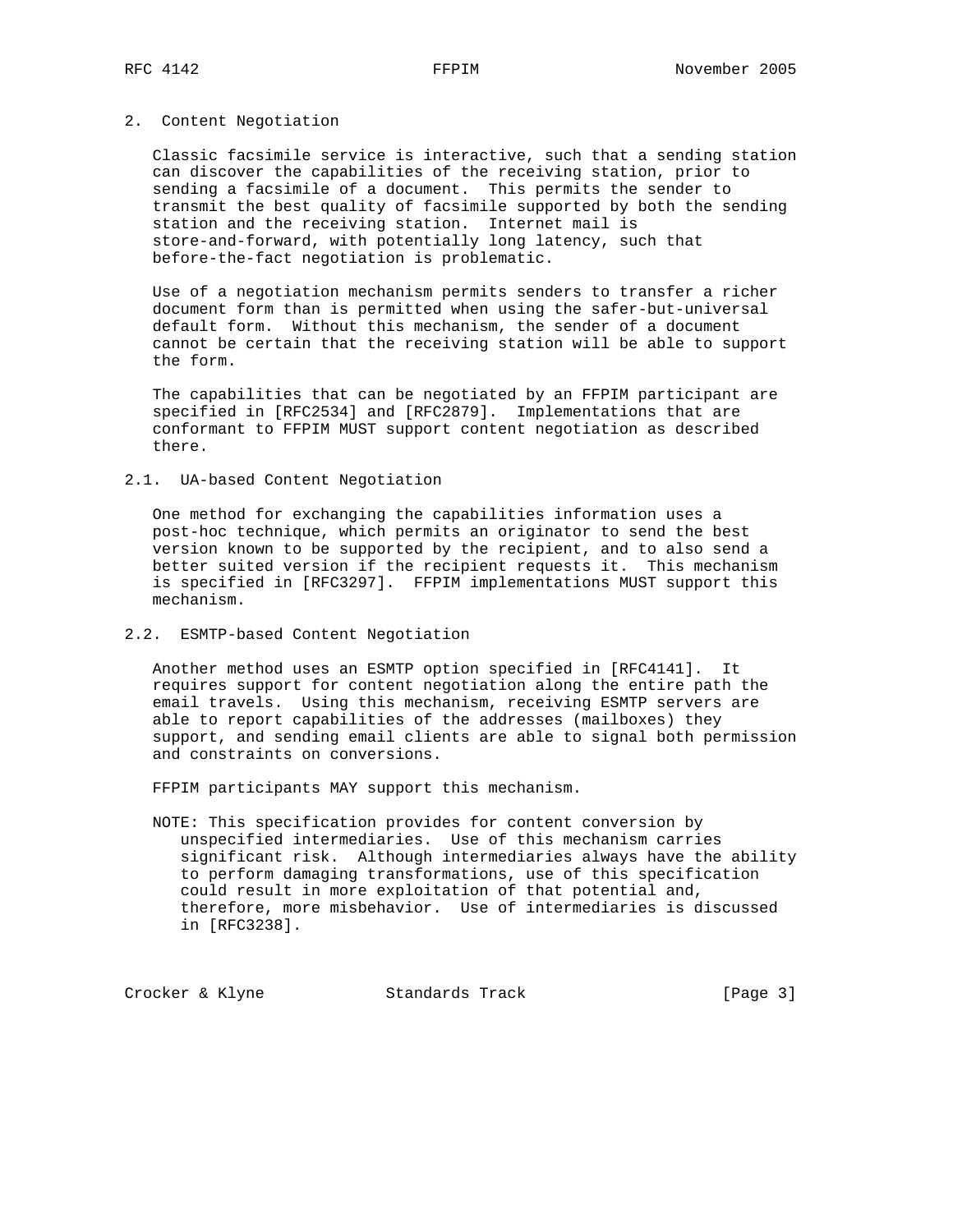# 2.3. Interactions between UA and ESMTP Negotiation Mechanisms

 FFPIM participants must ensure that their use of the UA and ESMTP methods for content negotiation is compatible. For example, two mechanisms might consult two different repositories of capabilities information, and those repositories might contain different information. Presumably, this means that at least one of these repositories is inaccurate. Therefore, the larger problem is one of correctness, rather than synchronization.

 This specification does not require a particular method of using the mechanisms together.

3. Content Format

 FFPIM allows the transfer of enhanced TIFF data relative to [RFC3965] and [RFC2532]. The details for these enhancements are contained in [RFC3949]. Implementations that are conformant to FFPIM SHOULD support TIFF enhancements.

 It should also be noted that the content negotiation mechanism permits a sender to know the full range of content types that are supported by the recipient. Therefore, requirements for support of TIFF represent a functional minimum for FFPIM.

4. Security Considerations

 As this document is an extension of [RFC3965] and [RFC2532], the Security Considerations sections of [RFC3965] and [RFC2532] apply to this document, including discussion of PGP and S/MIME use for authentication and privacy.

 It appears that the mechanisms added by this specification do not introduce new security considerations. However, the concerns raised in [RFC2532] are particularly salient for these new mechanisms.

 Use of this specification should occur with particular attention to the following security concerns:

- \* Negotiation can be used as a denial of service attack.
- \* Negotiation may lead to the use of an unsafe data format.
- \* Negotiation discloses information and therefore raises privacy concerns.

Crocker & Klyne Standards Track [Page 4]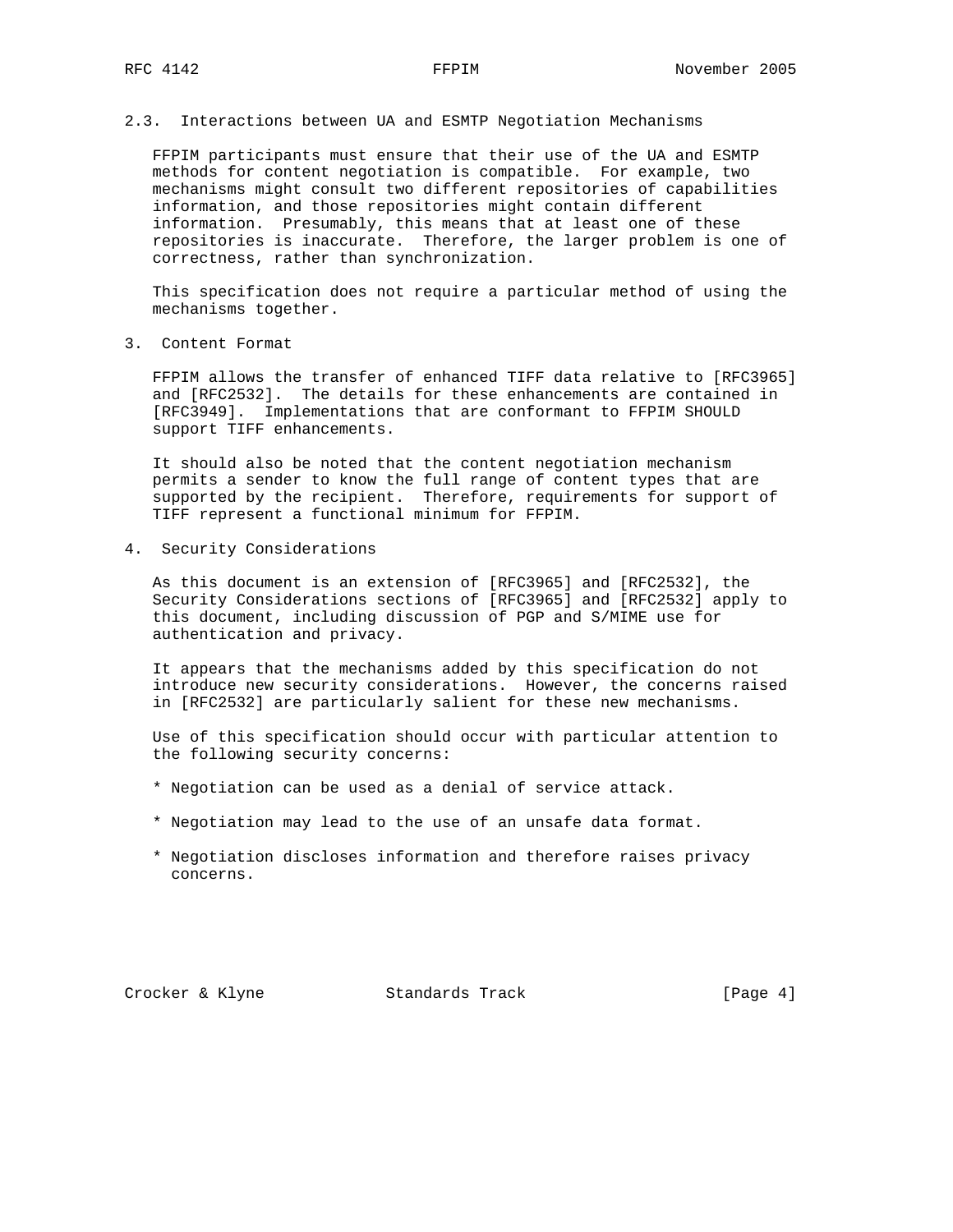Use of the ESMTP CONNEG option permits content transformation by an intermediary, along the mail transfer path. When the contents are encrypted, the intermediary cannot perform the conversion, because it is not expected to have access to the relevant secret keying material. When the contents are signed, but not encrypted, conversion will invalidate the signature. Therefore, permission to convert SHOULD NOT normally be used with signed or sealed messages.

- 5. References
- 5.1. Normative References
	- [RFC4141] Toyoda, K. and D. Crocker, "SMTP and MIME Extensions for Content Conversion", RFC 4141, November 2005.
	- [RFC3949] Buckley, R., Venable, D., McIntyre, L., Parsons, G., and J. Rafferty, "File Format for Internet Fax", RFC 3949, February 2005.
	- [RFC2119] Bradner, S., "Key words for use in RFCs to Indicate Requirement Levels", BCP 14, RFC 2119, March 1997.
	- [RFC2532] Masinter, L. and D. Wing, " Extended Facsimile Using Internet Mail", RFC 2532, March 1999.
	- [RFC2534] Masinter, L., Wing, D., Mutz, A., and K. Holtman, "Media Features for Display, Print, and Fax", RFC 2534, March 1999.
	- [RFC2542] Masinter, L., "Terminology and Goals for Internet Fax", RFC 2542, March 1999.
	- [RFC2879] Klyne, G. and L. McIntyre, "Content Feature Schema for Internet Fax (V2)", RFC 2879, August 2000.
	- [RFC3297] Klyne, G., Iwazaki, R., and D. Crocker, "Content Negotiation for Messaging Services based on Email", RFC 3297, July 2002.
	- [RFC3965] Toyoda, K., Ohno, H., Murai, J., and D. Wing, "A Simple Mode of Facsimile Using Internet Mail", RFC 3965, December 2004.

Crocker & Klyne Standards Track [Page 5]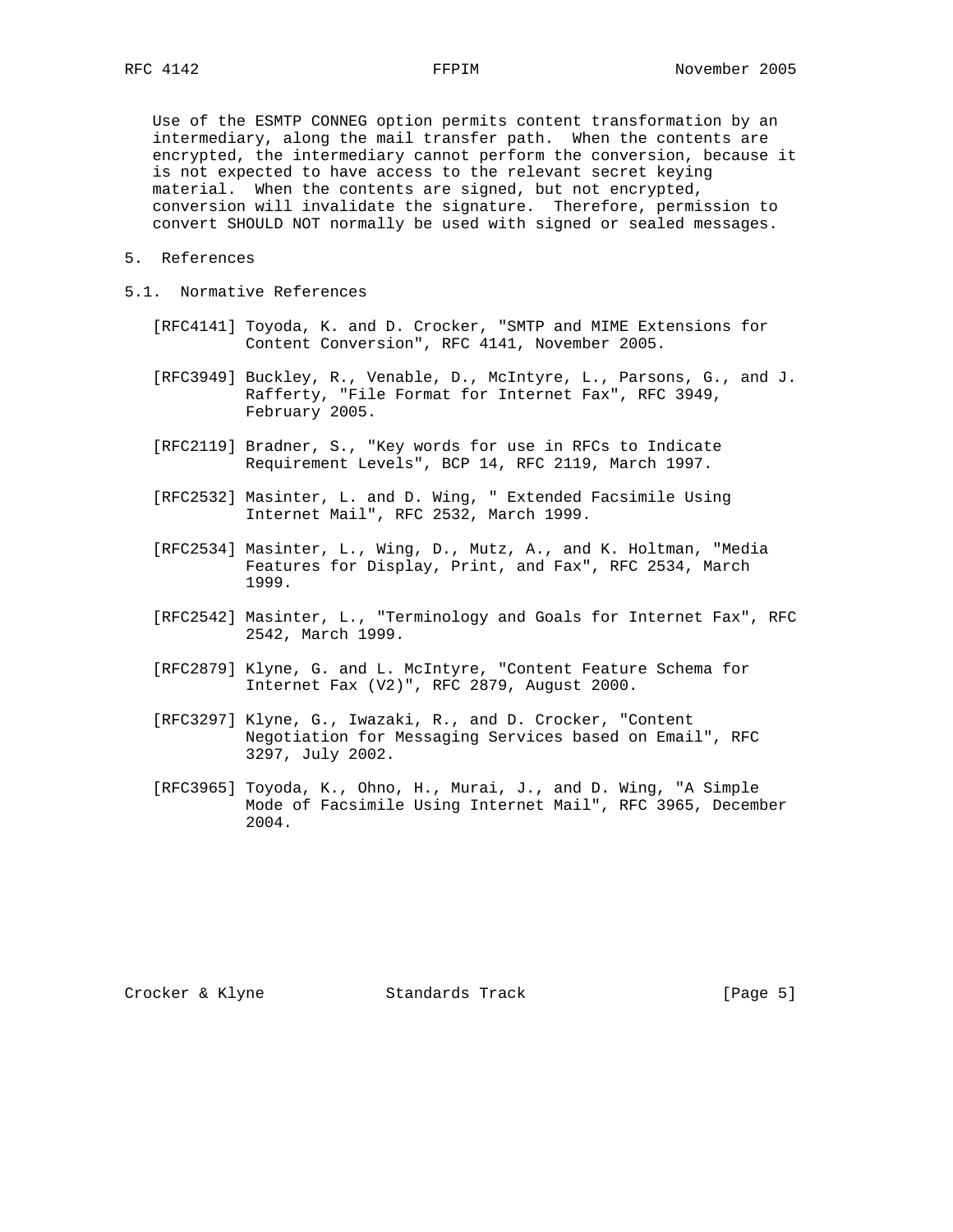# 5.2. Informative References

- [RFC3238] Floyd, S. and L. Daigle, "IAB Architectural and Policy Considerations for Open Pluggable Edge Services", RFC 3238, January 2002.
- [T30] ITU-T (CCITT), "Procedures for Document Facsimile Transmission in the General Switched Telephone Network", Recommendation T.30, July 1996.

Crocker & Klyne Standards Track [Page 6]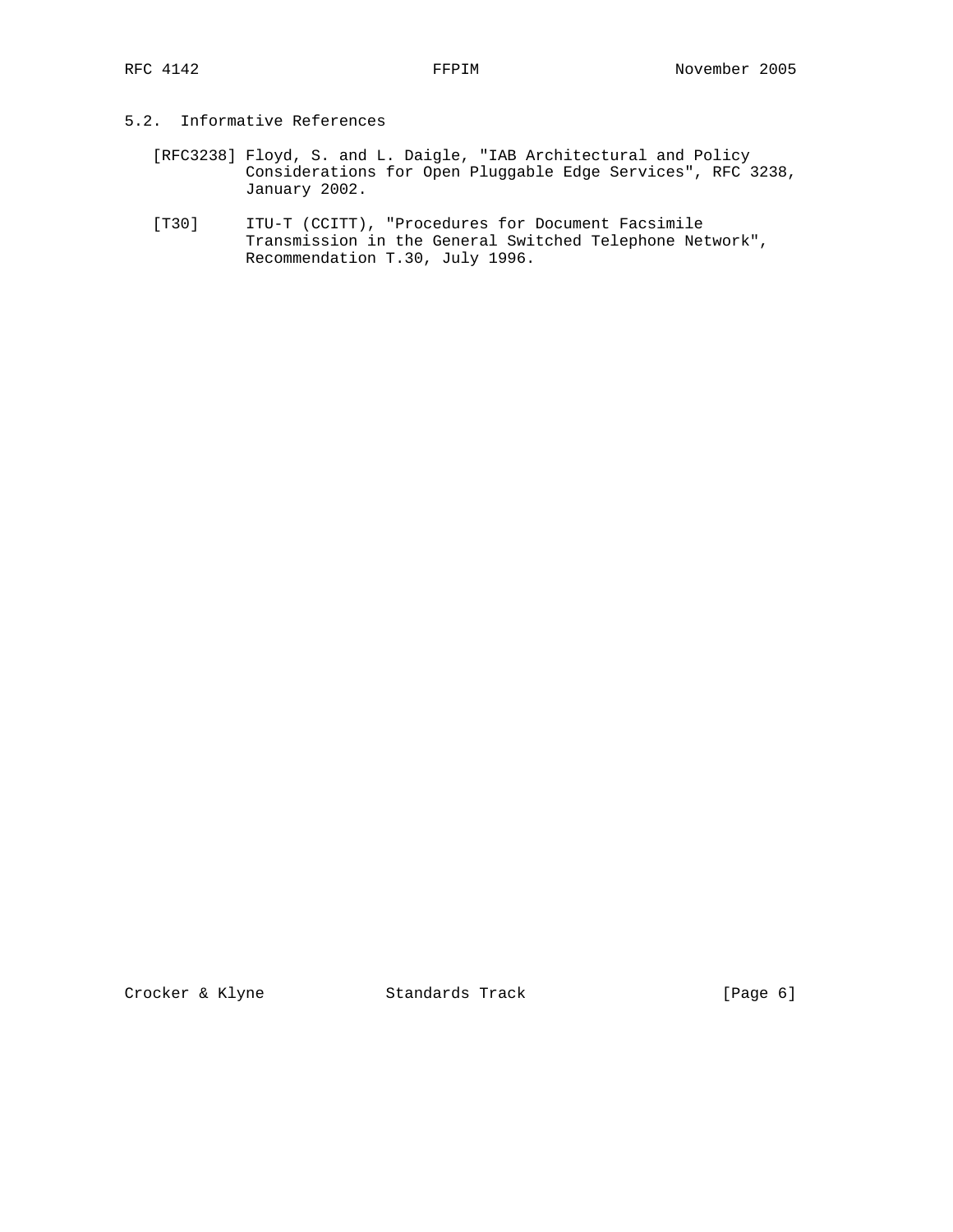Appendix A. Direct Mode

 Email is a store-and-forward service, typically with highly variable delay between the time a message leaves the sender's realm and the time it arrives in the receiver's realm. The number of relays between sender and receiver is also unknown and variable. By contrast, facsimile is generally considered to be direct and immediate.

 An email profile that fully emulates facsimile must solve several different problems. One is to ensure that the document representation semantics are faithful. Another is that the interaction between sender and receiver is similar to that of telephony-based facsimile. In particular, it must ensure the timeliness of the interaction. The specifications for FFPIM and its predecessors enable email to emulate the former, the information (semantics) activities of facsimile.

 The ESMTP CONNEG option sets the stage for achieving the latter, with email-based facsimile transfer that has interactive negotiations, on a par with telephony-based facsimile. The key, additional requirement is to achieve timeliness. Ultimately, timeliness requires configuring sender and receiver email servers to interact directly. The sender's MTA must directly contact the receiver's MTA. With typical email service configurations, the content and interaction semantics of facsimile can be emulated quite well, but timeliness cannot be assured.

 To achieve direct sending, the originating MTA must not use sending-side intermediaries such as outbound enterprise MTAs. Instead, it must be configured to do transmissions directly to hosts specified in email addresses, based on queries to the public DNS. To achieve direct receiving, the target MTAs must have DNS A records, without MX records. That is, they also must be configured not to use intermediaries.

 The sender may then use ESMTP Conneg to determine the capabilities of the receiver. Afterwards the sender will use the capabilities information to tailor the TIFF message content it sends.

Crocker & Klyne Standards Track [Page 7]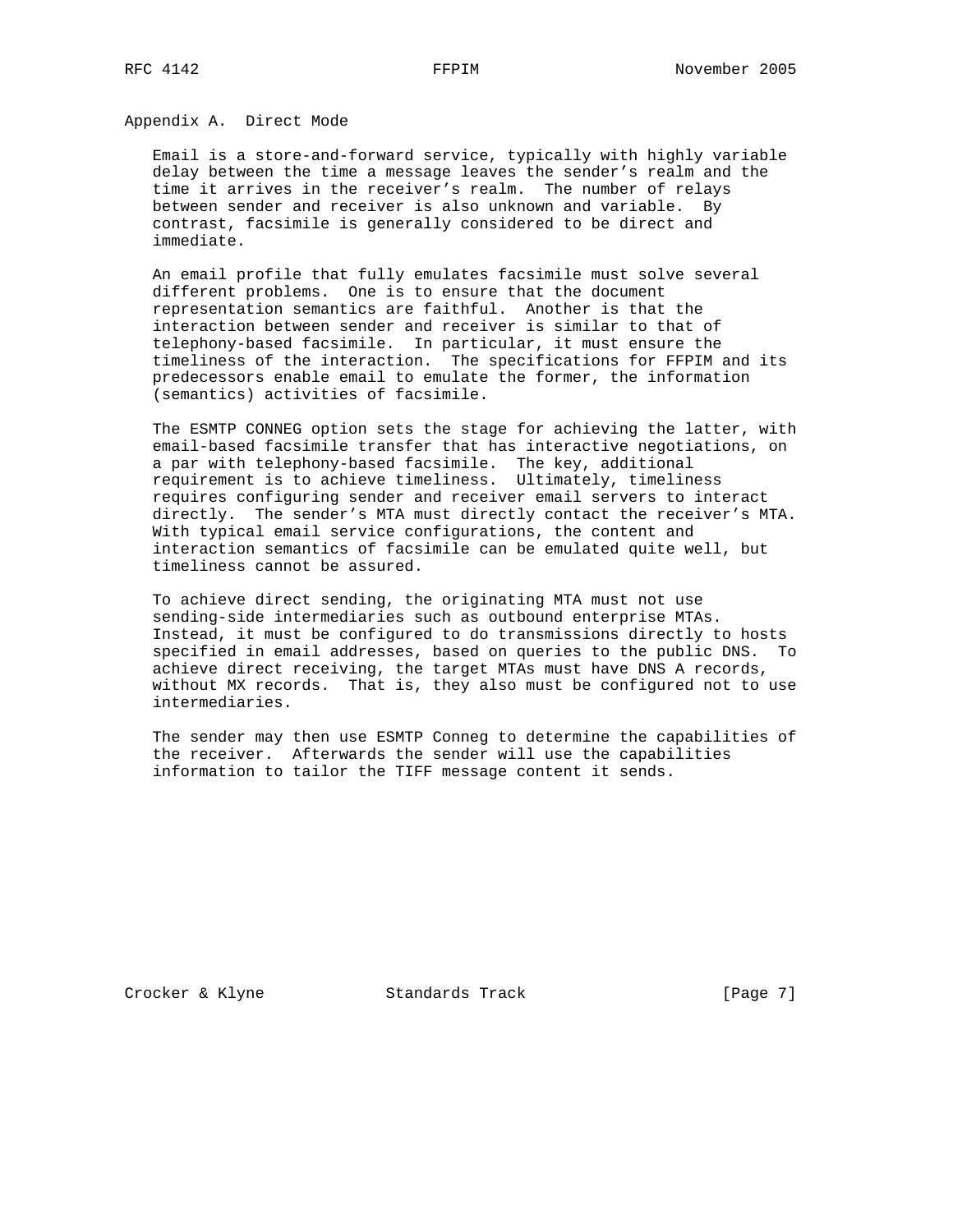Appendix B. Acknowledgements

 The IETF Fax working group, in collaboration with the IETF and the ITU, has diligently participated in a multi-year effort to produce Internet-based emulation of classic facsimile via email profiles. The effort benefited from the group's willingness to provide an initial, minimal mechanism, and then develop the specification to include more facsimile features as implementation and operation experience was gained.

Authors' Addresses

 Dave Crocker Brandenburg InternetWorking 675 Spruce Drive Sunnyvale, CA 94086 USA

 Phone: +1.408.246.8253 EMail: dcrocker@bbiw.net

 Graham Klyne Nine by Nine UK

 Phone: EMail: GK-IETF@ninebynine.org

Crocker & Klyne Standards Track [Page 8]